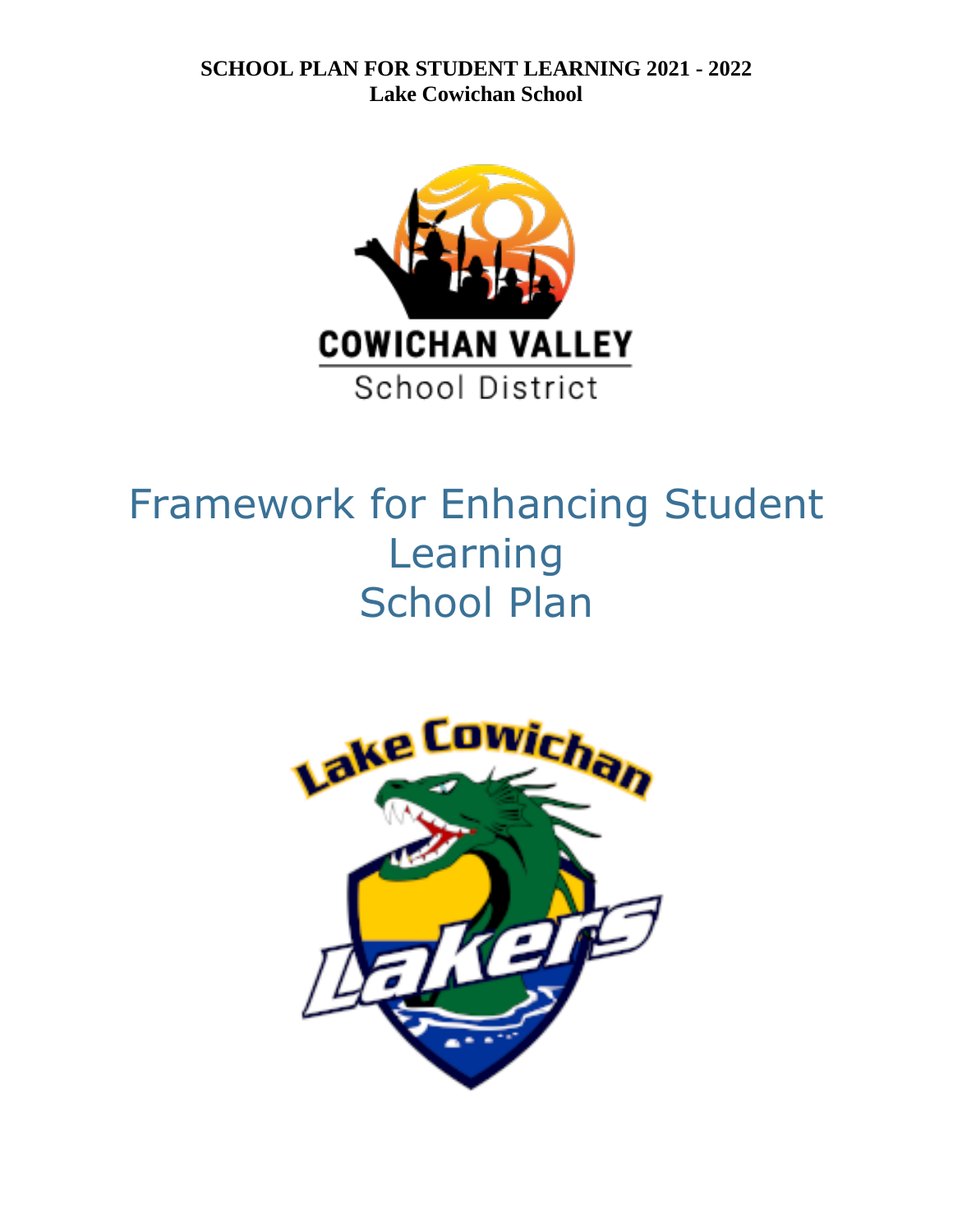

# **School Profile**

During this school year, Lake Cowichan School will serve the educational needs of approximately 380 students in grades 4 through 12. Our general structure is as follows:

- Students in grades 4-7 are enrolled in our Elementary program housed on the second floor of the main building. Elementary school students have a closed campus, are teamed for academic courses, and sample exploratory classes, which include art, woodwork, music and drama.
- Students in grades 8 and 9 are enrolled in our secondary school and follow a middle school model. They are teamed and travel together from class to class. They select their electives, as do the high school students. These students enrolled in linear Math, English, and Social Studies. French/Careers, PE and Science are semestered.
- Students in grades 10-12 are enrolled in our secondary school and take part in our unique learning program. This program sees students attending regular 'mandatory' classes, while also having Learning Extension Times (L.E.T) built into individual schedules. The intention of this L.E.T time is to allow students greater choice and flexibility all the while providing them with smaller classroom learning environments that can highlight individual student need.

At LCS, we have much of which to be proud. We have a forward-thinking staff who are committed to collaborating in the interest of creating engaging learning opportunities for students, we have a wonderful student body who enjoy learning and who love their school, and we have a supportive PAC, who are always available to listen and offer input. Looking ahead to 2021-2022. Our principle school goal is to focus on student teacher advocacy and connectedness while continuing to strengthen the key fundamentals that allow this school to exist. These are many of the same fundamentals that are fostered through the designs for the Educated Citizen document: including flexibility, self-motivation, the ability to create and foster critical thinking processes, independence and pride. It is our hope that we can proceed further down the Educated Citizen path in the years to come, building off what we have already achieved over the last several years.

Covid 19 interrupted the pursuit of our 2020-2021 school goals. As we shifted on the fly to keep everyone safe yet keep them tied to our building and community our previous goals took a back seat. As we move out of pandemic, we will be resubmitting our 2020-2021 goals in hopes that the focus can once again fall into those tangible assets outside of "flying by the seat of our pants" pandemic goals.

As a result we will be revisiting those goals again this year.

-cooperative, principled and respectful citizens regardless of differences

-citizens who are aware of their individual rights and are prepared to exercise them within the family, community, Canada and the world

# **School Goal / Inquiry Question**

What does our focus need to be?

We would like to focus on building a connected community of learners between the adults and the students within our building regardless of age or grade level. Connect learners to the adults in the building regardless of grade level.

**Connect learners and classes to the curriculum, community and environment. Providing learners with the ability to explore their interests and passions by allowing choice and freedom balanced with responsibility.**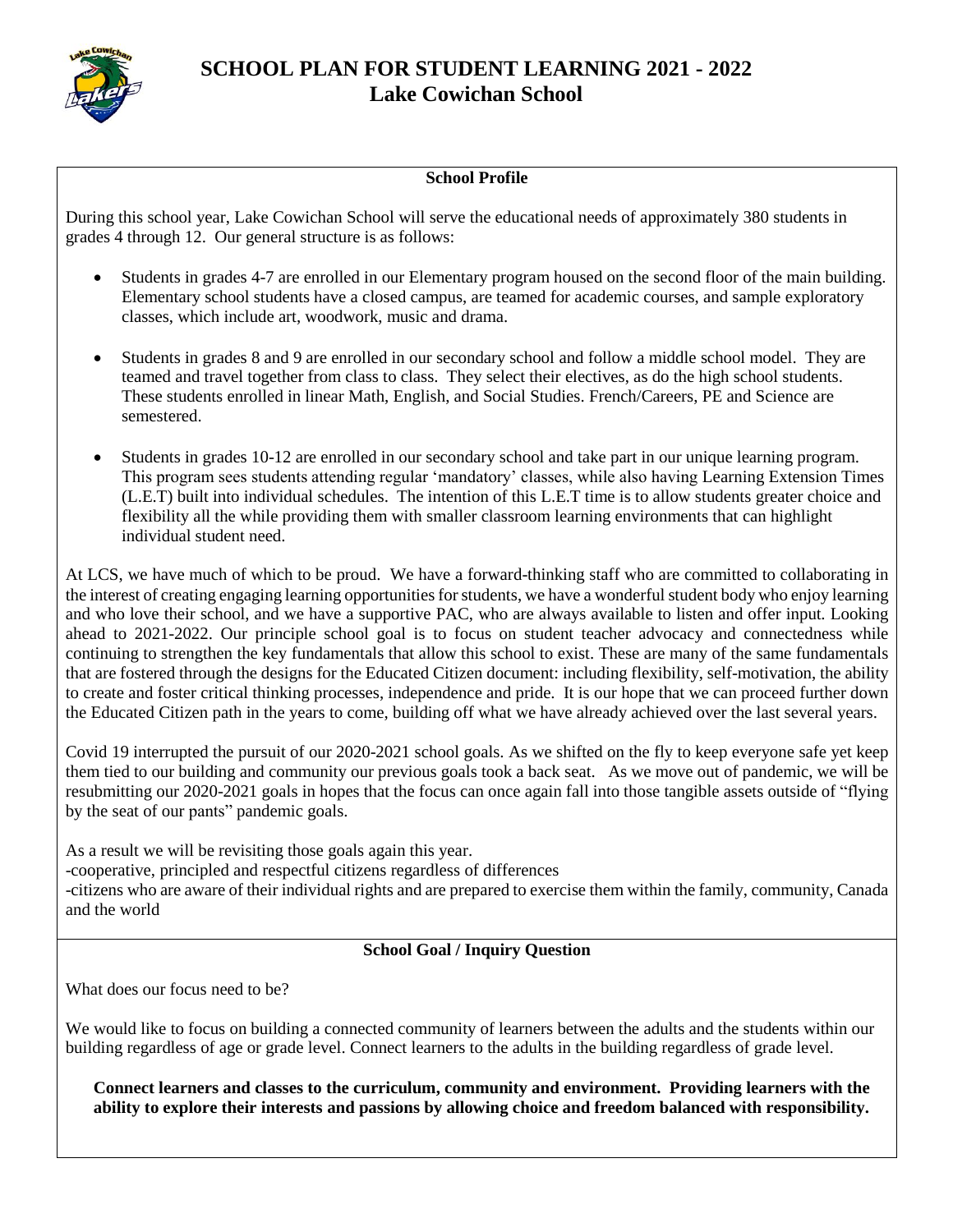What does the evidence tell us we need to work on?

Based on qualitative evidence over the last year at LCS, it has become apparent that there can be a disconnect between the elementary and secondary sides of the school. In particular, the knowledge about students is not shared across all levels of the school. Given the size of the school and the strength of the teachers and the support staff we, as a community, should be able to know each and every student and the story behind each.

The following evidence tells us that we need to work on, with respect to each of the above:

# 1. **Connecting learners to adults in the building across all grades and levels.**

As a small school, we have the unique ability to have more than one adult really know a student. Where other schools have advocated that every student should have one adult that really knows and cares about, given the nature of our community and size, we are striving for a truly "school family" of adults that knows each and every child in a meaningful and deliberate way. It is through this we hope to build a strong basis for improved achievement and overall support.

## **2. Connect learners and classes to the curriculum, community and environment.**

We feel that it is necessary to connect learners in developing their own interests and passions. While we do not yet have any formal evidence that tells us that we need to do this, it is our responsibility to ensure our students are ready for "their" world. By bringing the community in and sending the out kids out we hope to create that "spark" and that passion for learning.

> **Rationale** / (Based on data) Identify the Learning need

What is going on for our learners?

Increasingly we are seeing a "human" and environmental (nature) disconnect amongst our youth. As social media and screen time replaces the human connectedness we are increasingly needing to find ways to connect with our students that is both valuable and genuine as well teaching technology responsible use. Existing family structure is also requiring us to take on the "third" parent role more and more in order to find success for our students. <https://www.nap.edu/read/5789/chapter/2>

<http://www.ee-hub.eu/blog/356-education/27-the-importance-of-teachers-as-mentors-and-role-models-for-students.html> <https://www.thoughtco.com/what-is-the-role-of-a-teacher-2081511>

What is leading to this situation?

The continued rise of technology and social media in the lives of our students. Smaller roles are seemingly being played by the family in many of our student's lives. An increase in the human disconnect is being seen through all grade levels.

<https://journal.thriveglobal.com/will-technology-ruin-your-childrens-development-663351c76974> [http://www.gosanangelo.com/story/life/wellness/2017/04/19/sound-mind-negative-effects-technology](http://www.gosanangelo.com/story/life/wellness/2017/04/19/sound-mind-negative-effects-technology-children/99872132/)[children/99872132/](http://www.gosanangelo.com/story/life/wellness/2017/04/19/sound-mind-negative-effects-technology-children/99872132/)

<https://thenewageparents.com/is-technology-replacing-parents/> <http://familytech.com/how-technology-affects-family-dynamics/>

## **Summary of Progress**

**Goal 1: Where are we?**

In the beginning stages. We are presently processing, learning and sharing about our students through coordinated Gallery Walks at each staff meeting. Teachers from all grade levels share what they know about each student brought